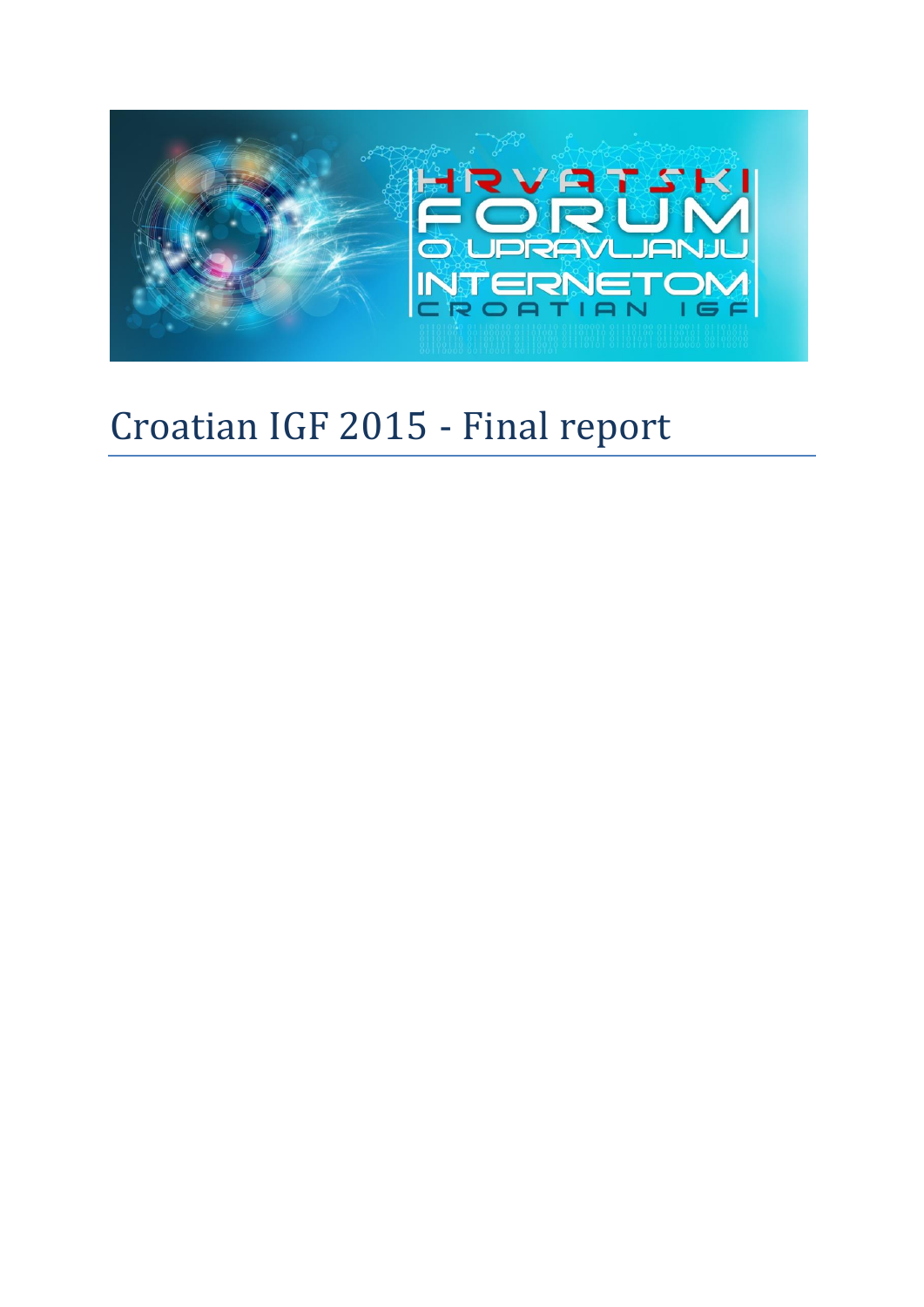

## Table of contents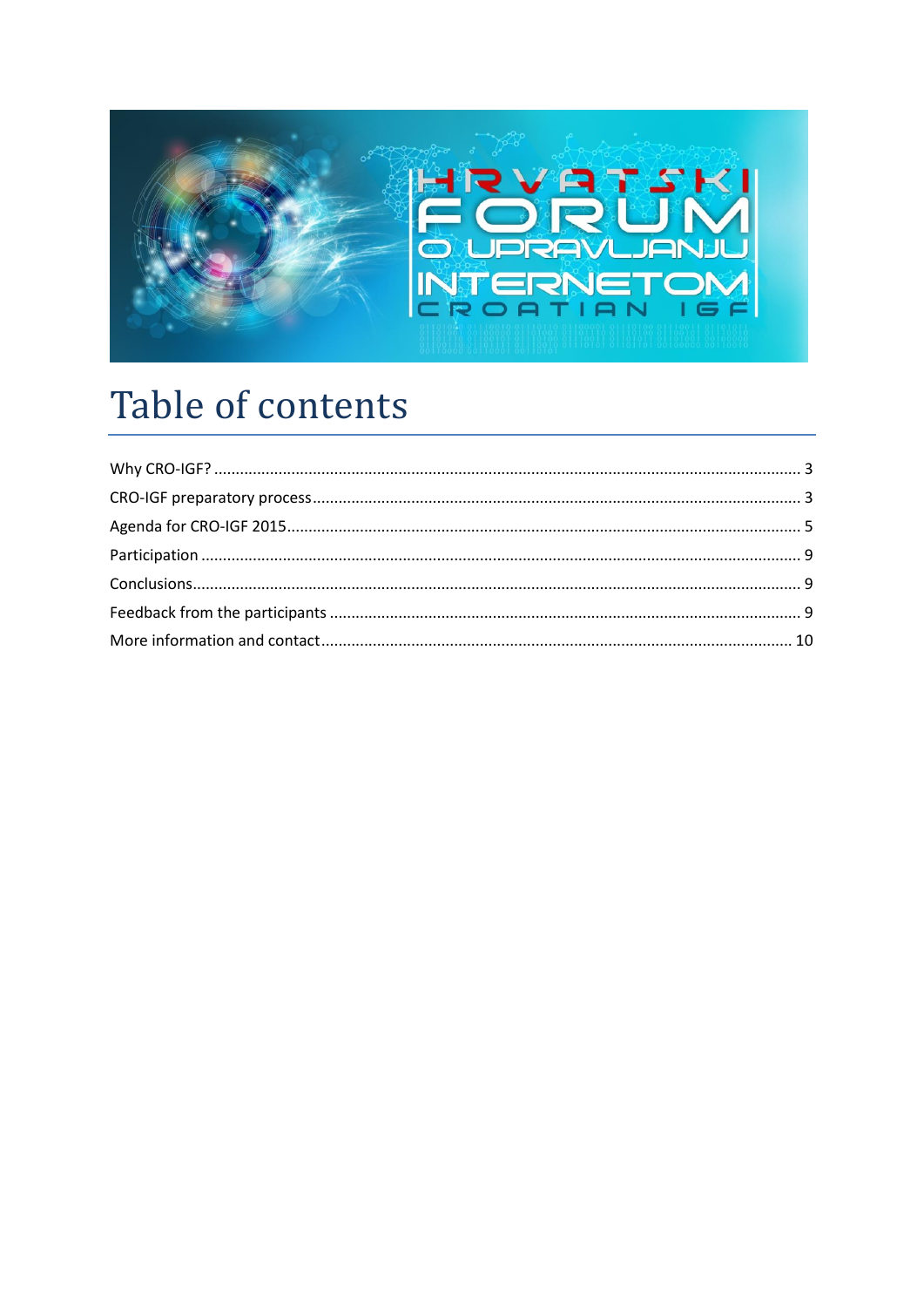## <span id="page-2-0"></span>**Why CRO-IGF?**

In 1991 the Croatian Academic and Research Network (CARNet) was established and the year later it was connected to the Internet. It was the only Croatian Internet connection to the world at that time. Many years passed and today there are many providers of the Internet access service in Croatia and one can say that Internet works just fine in this part of the world. However, the interest among the Croatian stakeholder in the Internet Governance as such had generally been rather low. The Republic of Croatia decided to have a representative at GAC of the ICANN as late as 2013 when the global interest in the Internet Governance raised the awareness of the need of participation in the European and global efforts on preserving a well-functioning, open and free Internet. It became clear that an open dialogue at the national level on the topics of Internet Governance was also needed. The idea of establishing a suitable platform for open and inclusive discussions first emerged within the circles of academia and the government. The industry and the civil society joined in.

## <span id="page-2-1"></span>**Before CRO-IGF and the CRO-IGF preparatory process**

In March 2014, just before the historic NETMundial conference, HAKOM, the national regulator for network industries (Post, Railways and Electronic Communications) held the first public consultations in Croatia on the topic of the Internet Governance. More information can be found here: <http://www.hakom.hr/default.aspx?id=2592>

After the NETMundial conference, in May 2014, at the conference MIPRO in Opatija, Croatia, a workshop on the Internet Governance was held with the representatives from the three major stakeholder groups – the academia, industry and the government. More information on the event can be found here:<http://www.hakom.hr/default.aspx?id=3708>

The Croatian Forum on Internet Governance was first announced on January 21st 2015, at the "Markets Day" an event organised annually by HAKOM, the Croatian national regulator for network industries. More information on HAKOM can be found here: [www.hakom.hr](http://www.hakom.hr/)

After the announcement at the Markets Day, the activities on forming the Organising Committee (OC) have been initiated with the goal to connect the key stakeholders who would be interested in participating in the national initiative for setting-up a national forum for open discussions in the area of the Internet governance.

The process lasted for about three month and the Organising Committee consisting of the representatives from the 4 typical stakeholders was formed and held its first meeting on April  $14<sup>th</sup>$ 2015.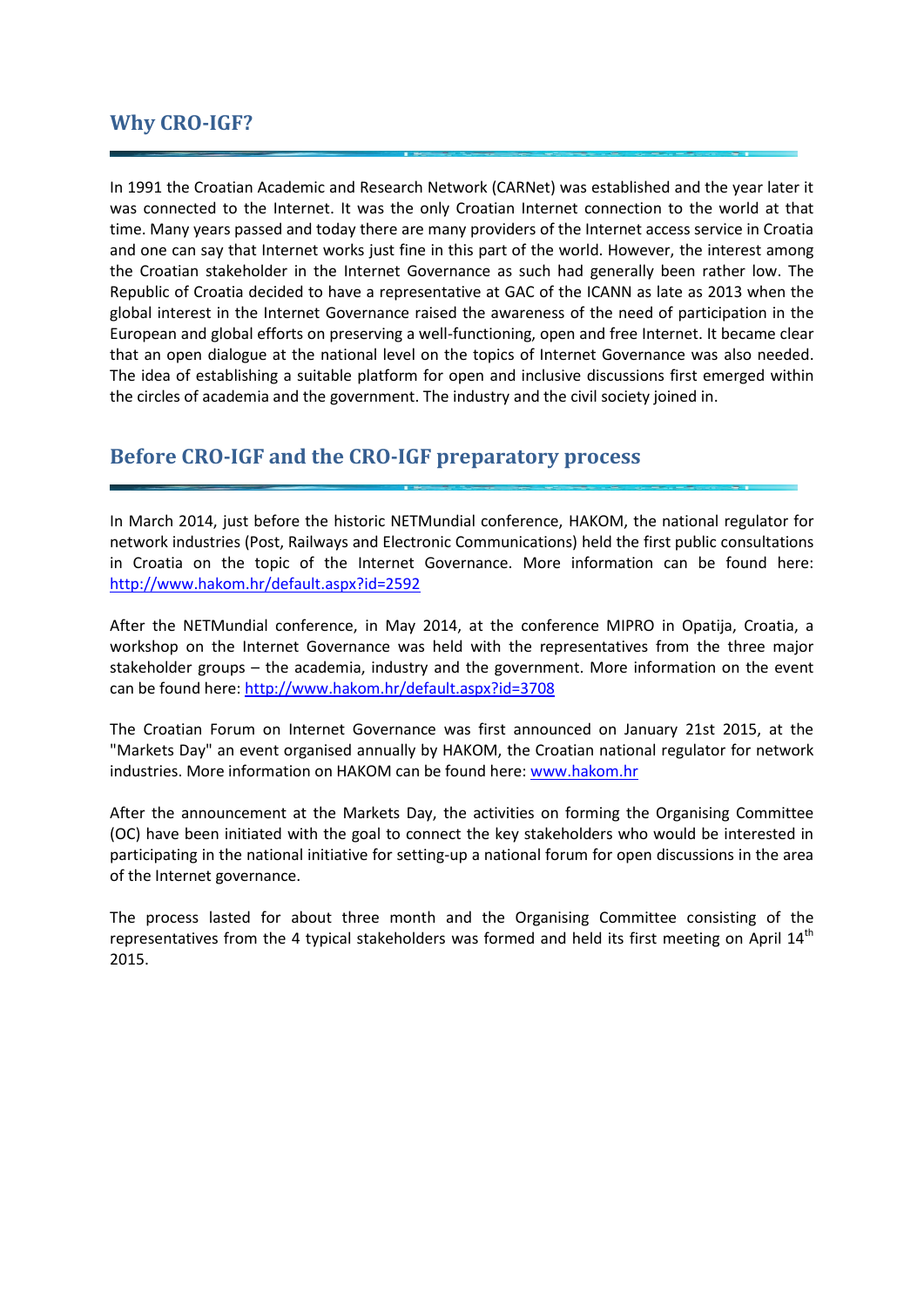## **Organising Committee of the CRO-IGF:**

| <b>Academia:</b>                                 | <b>Private sector/Industry:</b>         |
|--------------------------------------------------|-----------------------------------------|
| Dražen Dragičević, Law Faculty in Zagreb         | Adrian Ježina, HUP (Croatian Employers' |
| Gordan Gledec, Faculty of Electrical Engineering | Association)                            |
| and Computing, Zagreb                            | Milan Živković, Ericsson Nikola Tesla   |
| <b>Government:</b>                               | <b>Internet users/Civil Society:</b>    |
| Leda Lepri, Ministry of Public Administration    | Kristijan Zimmer, HROpen                |
| Krešo Antonović, Ministry of Maritime Affairs,   |                                         |
| Transport and Infrastructure                     |                                         |
| Nataša Glavor, CARNet                            |                                         |
| Zdravko Jukić, HAKOM                             |                                         |
|                                                  |                                         |

#### **Members of the Organising Committee:**

Leda Lepri, Assistant Minister at Ministry of Public Administration

Krešo Antonović, Director, Directorate for Electronic Communications and Postal Services at the Ministry of Maritime Affairs, Transport and Infrastructure

Nataša Glavor, Deputy CEO for Service Development, CARNet

Professor Dražen Dragičević, Ph. D., Faculty of Law, University of Zagreb

Professor Gordan Gledec, Ph. D., Member of the Faculty Board, Faculty of Electrical Engineering and Computing, University of Zagreb

Adrian Ježina, Board Member at VIPnet, President of the ICT Association at Croatian Employers' Association

Milan Živković, Strategy Responsible at Ericsson Nikola Tesla in Zagreb

Kristijan Zimmer, President at HROpen Association

Zdravko Jukić, Council Member, HAKOM, national regulator for network industries

More information on the institutions having representatives in the OC:

| Ministry of Public Administration                | https://uprava.gov.hr/                  |
|--------------------------------------------------|-----------------------------------------|
| Ministry of Maritime Affairs,                    | http://www.mppi.hr/default.aspx?id=7397 |
| <b>Transport and Infrastructure</b>              |                                         |
| CARNet –                                         | http://www.carnet.hr/                   |
| Croatian Academic and Research Network           |                                         |
| Faculty of Law, University of Zagreb             | https://www.pravo.unizg.hr/en/          |
|                                                  |                                         |
|                                                  |                                         |
| Faculty of Electrical Engineering and Computing, | https://www.fer.unizg.hr/en             |
| University of Zagreb                             |                                         |
| <b>Croatian Employers' Association</b>           | http://www.hup.hr/en/                   |
|                                                  |                                         |
| Fricsson Nikola Tesla                            | http://www.ericsson.hr/homepage         |
|                                                  |                                         |
| <b>HROpen Association</b>                        | http://www.open.hr/                     |

At the first meeting of the Organising Committee three themes for the first national forum were selected, the Internet Governance in general, the Domains management and the Network Neutrality.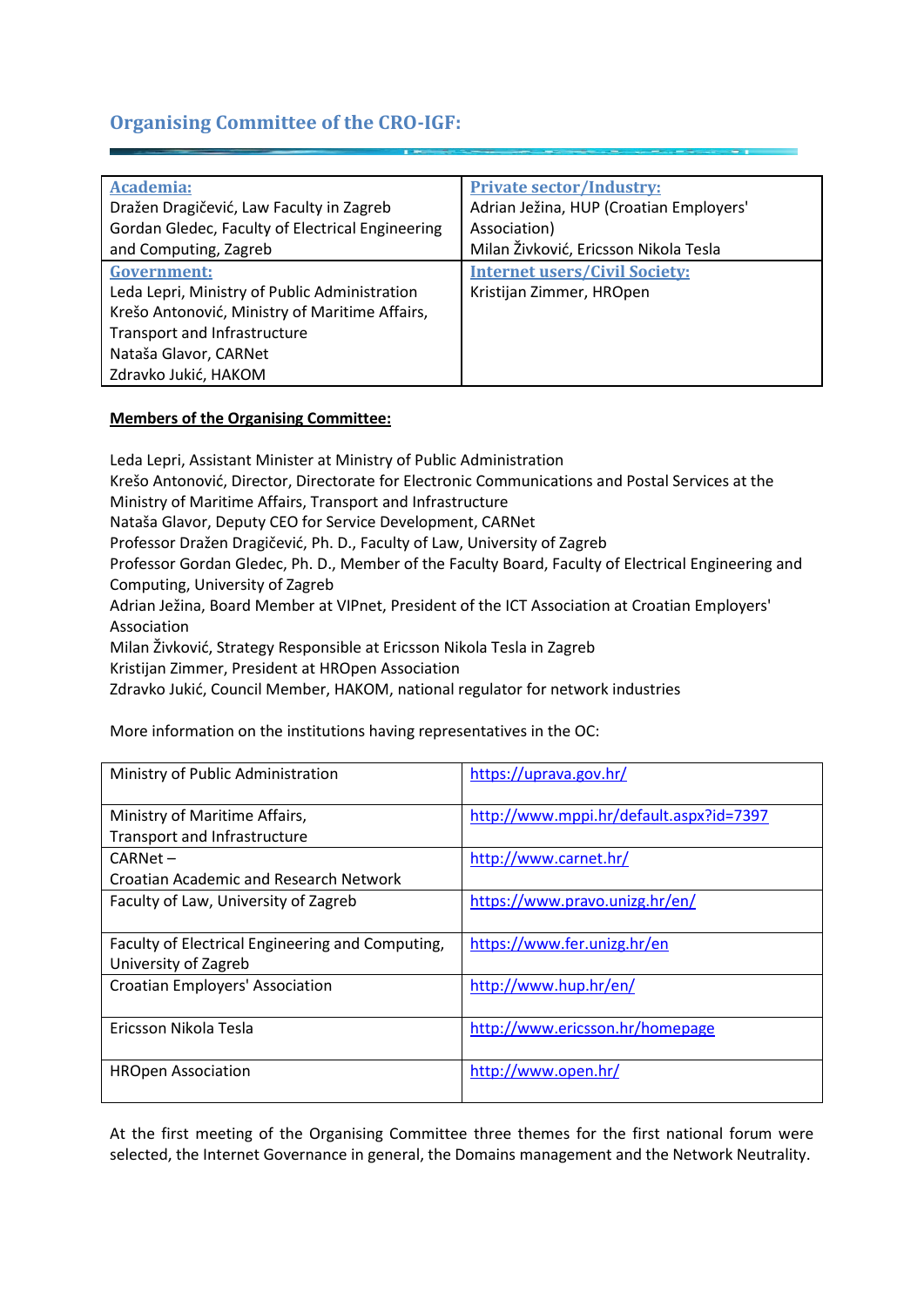The Committee agreed to intensify the efforts on spreading the word on the initiative among the stakeholders. The forum was announced at the web pages of the national regulator HAKOM with an invitation for all interested parties to propose additional topics for the event. However, no additional topics had been suggested which also indicated low interest for this theme in Croatia at this point in time[: http://www.hakom.hr/default.aspx?id=7074](http://www.hakom.hr/default.aspx?id=7074)

The Committee dedicated that a webpage with the content from the first forum and with some online platform for E-discussions on the Internet Governance topics would be implemented at a later stage.

For the time being, there would be a contact e-mail address for the CRO-IGF where discussion on various topics would be held: [cro-igf@carnet.hr](mailto:cro-igf@carnet.hr)

Later on, one of the organisers, HAKOM decided to remove the Network Neutrality topic from the agenda, so the final agenda for the 1st Croatian Internet Governance Forum was rather modest, with just two topics, Domains Management and Internet Governance.

## <span id="page-4-0"></span>**CRO-IGF 2015 Agenda**

The first Croatian IGF took place in Zagreb, on May  $6<sup>th</sup>$ , at the Faculty of Electrical Engineering and Computing, University of Zagreb. It was a one-day event, the agenda was as follows:



## **Agenda**

| $9:30 - 10:00$  | Registration                       |
|-----------------|------------------------------------|
| $10:00 - 10:15$ | <b>Welcome Speeches</b>            |
| $10:15 - 11:00$ | <b>Internet Domains Management</b> |
| $11:00 - 11:15$ | Short break                        |
| $11:15 - 12:45$ | Internet Governance                |
| $12:45 - 13:30$ | <b>Networking</b>                  |

After short welcome addresses from the hosts, the Faculty of Electrical Engineering and Computing and HAKOM, national regulator for network industries, the forum started with the session on the Internet domains management.





Zdravko Jukić explaining the idea of national IGF.

Professor Gledec giving a short history of Internet in Croatia in his welcome speech.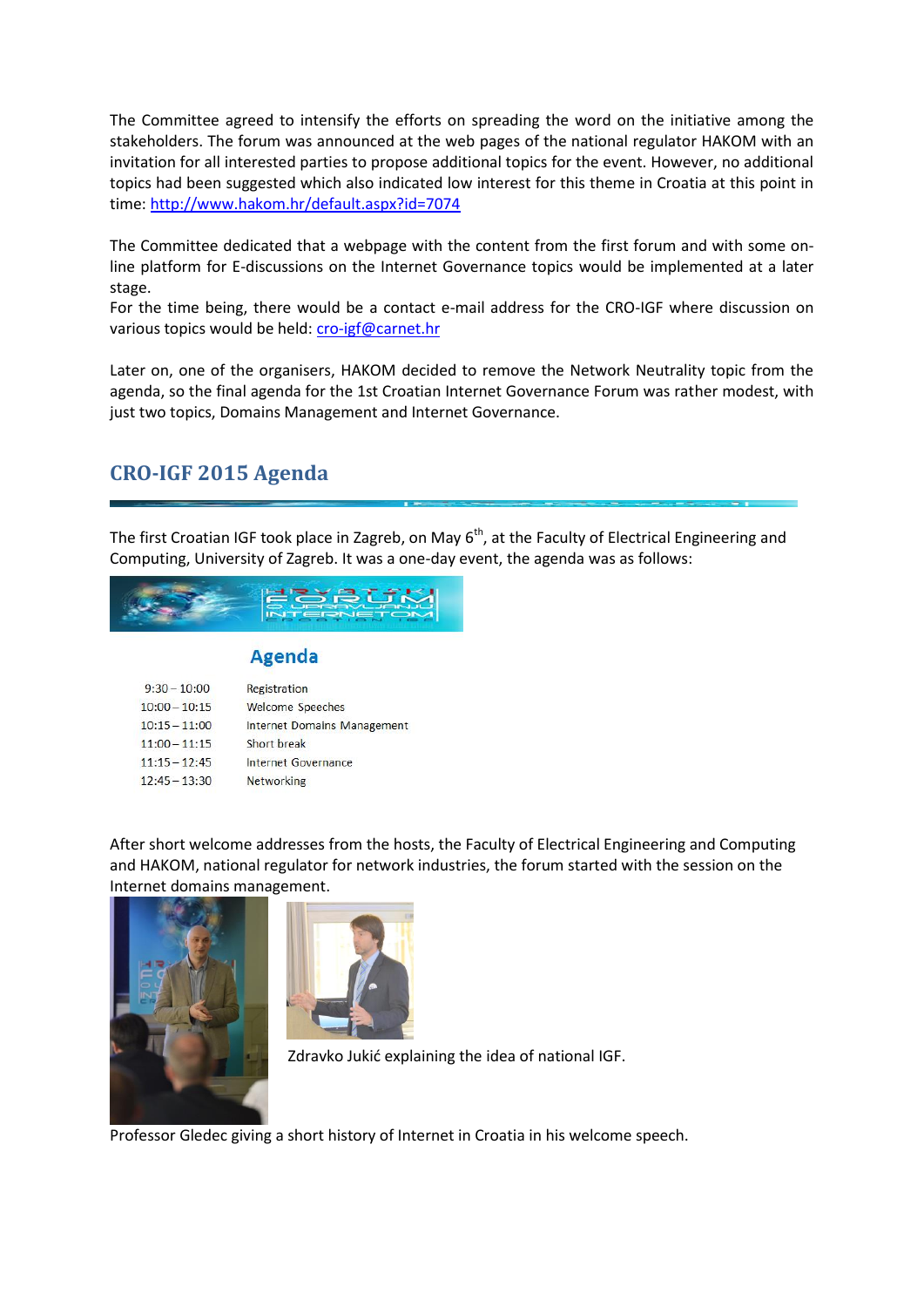## **Internet Domains Management**

#### **Issues discussed:**

- ccTLD Internet domains management in general
- Internet domains management in Croatia (.hr)
- Comparison of approaches to domains management in the region

#### **People:**

- Nataša Glavor, Deputy CEO at CARNet, as presenter and co-moderator
- prof. dr. sc. Gordan Gledec, Board Member at FER, as co-moderator

#### **Discussions and key messages:**

The introductory presentation was given by Nataša Glavor, Deputy CEO at CARNet. Themes covered in the presentation were ccTLD governance in Croatia, plans for future development especially in relation with the countries in the region and countries with similar number of citizens and similar level of economic development. The session that followed the presentation had two moderators, Nataša Glavor from CARNet and professor Gledec from FER and it was held in the form of open discussion with all the participants of the forum. The topics opened during discussion covered various areas from involving dnssec into the Internet domain operations in Croatia to the remedies against abusive registrations of domain names.





Nataša Glavor and Gordan Gledec in the Q&A on Domains Management

Nataša Glavor, presenting Domains Management in Croatia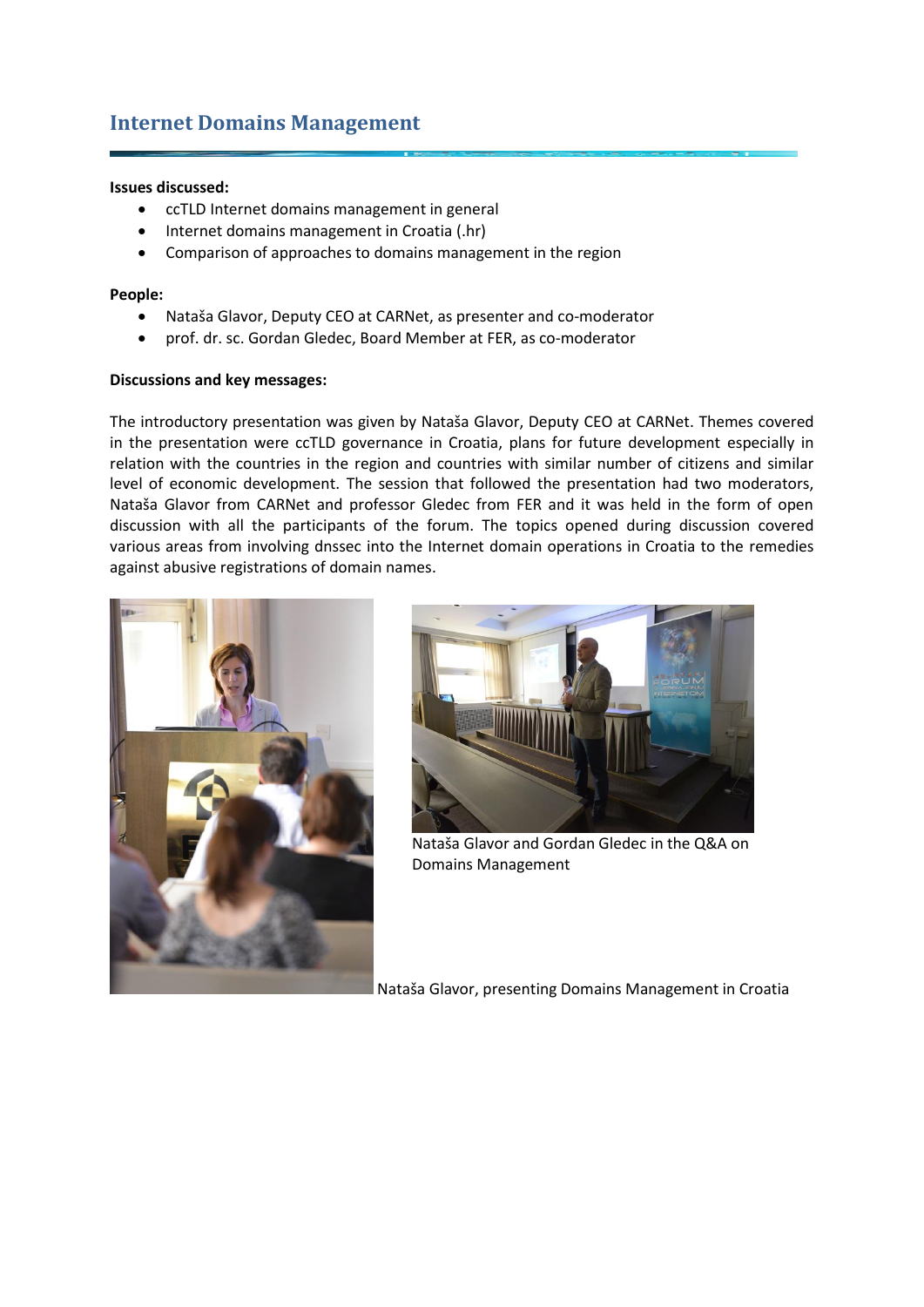## **Internet Governance (IG)**

#### **Introductory presentations**

#### **People:**

- Andrea Beccalli, Engagement Manager at ICANN, introductory presentation
- mr. sc. Mislav Hebel, senior specialist at HAKOM, introductory presentation

There were two introductory presentations before the panel discussion. The first one was given by mr. sc. Mislav Hebel, Senior Specialist from HAKOM, who gave an overview of the global Internet Governance eco-system and also pointed out the actual discussions related to IANA transition, ICANN accountability enhancements and IGF mandate extension among others. In the second presentation, the guest from ICANN Brussels office, Andrea Becalli, Engagement Manager, presented the ICANN's point of view concerning the actual discussions.



Andrea Becalli, giving ICANN perspective



Mislav Hebel from HAKOM presenting IG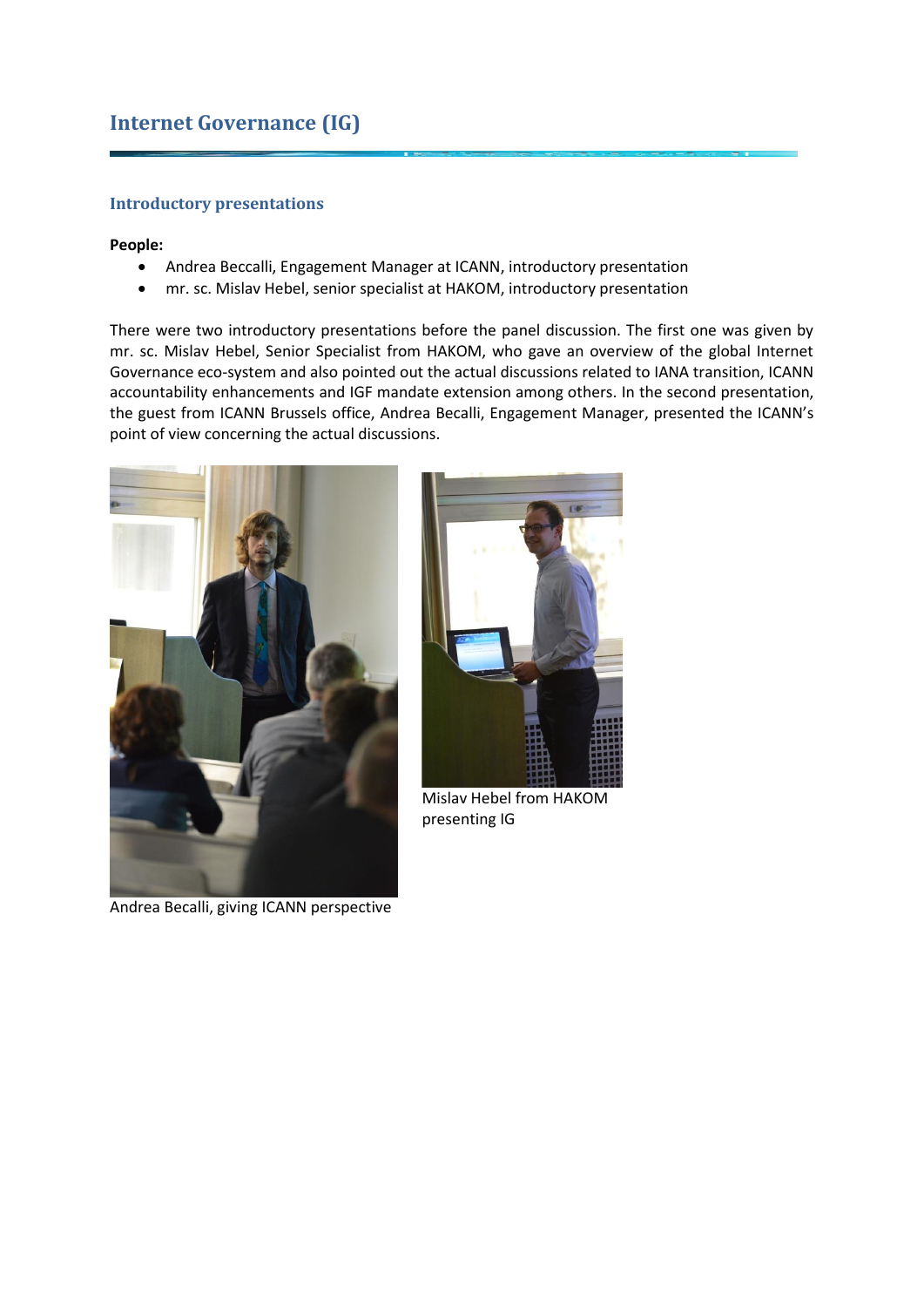#### **Panel discussion**

#### **Issues discussed:**

- What is Internet Governance?
- What does the global Internet Governance system look like?
- What are the main topics discussed currently at the global stage?
- How can Croatia contribute to the processes?

#### **People:**

- Panellists:
	- o Krešo Antonović, Director, Directorate for Electronic Communications and Postal Services at the Ministry of Maritime Affairs, Transport and Infrastructure
	- o dr. sc. Marko Jurić, Senior Lecturer at the Faculty of Law, University of Zagreb
	- o Hrvoje Hadžić, Innovation Management & Business Development Manager at Ericsson Nikola Tesla
	- o Zdravko Jukić, Council Member at HAKOM and Croatian representative at the GAC
- Andrea Beccalli, Engagement Manager at ICANN, presenter
- mr. sc. Mislav Hebel, senior specialist at HAKOM, introductory presentation
- dr. sc. Ana Katalinić Mucalo, senior specialist at HAKOM, as moderator





Ana Katalinić Mucalo, moderator of the IG panel

Krešo Antonović, Zdravko Jukić, Hrvoje Hadžić and Marko Jurić in the panel on IG (from left to right)

#### **Discussions and key messages:**

After the introductory presentation there was a panel discussion led by dr. sc. Ana Katalinić Mucalo, Senior Specialist from HAKOM. Krešo Antonović from the Ministry stressed the importance of preserving the need for the governments to be able to fulfil their public responsibilities concerning the Internet Governance, while the overall system of governance must be designed to preserve the open and free character of the Internet. Hrvoje Hadžić, as representative from the industry and private sector, stressed the importance of preserving the Internet as platform for innovation. Dr. sc. Marko Jurić, as representative from academia, welcomed the establishing of an open forum for discussions on Internet Governance and pointed out the interesting development concerning the Data Retention Directive being declared to be invalid by the Court of Justice of the European Union, and the possible consequences it may have on the EU Member States. Zdravko Jukić from HAKOM shared his experience from the global IGF forum in Istanbul 2015 and expressed his wish that the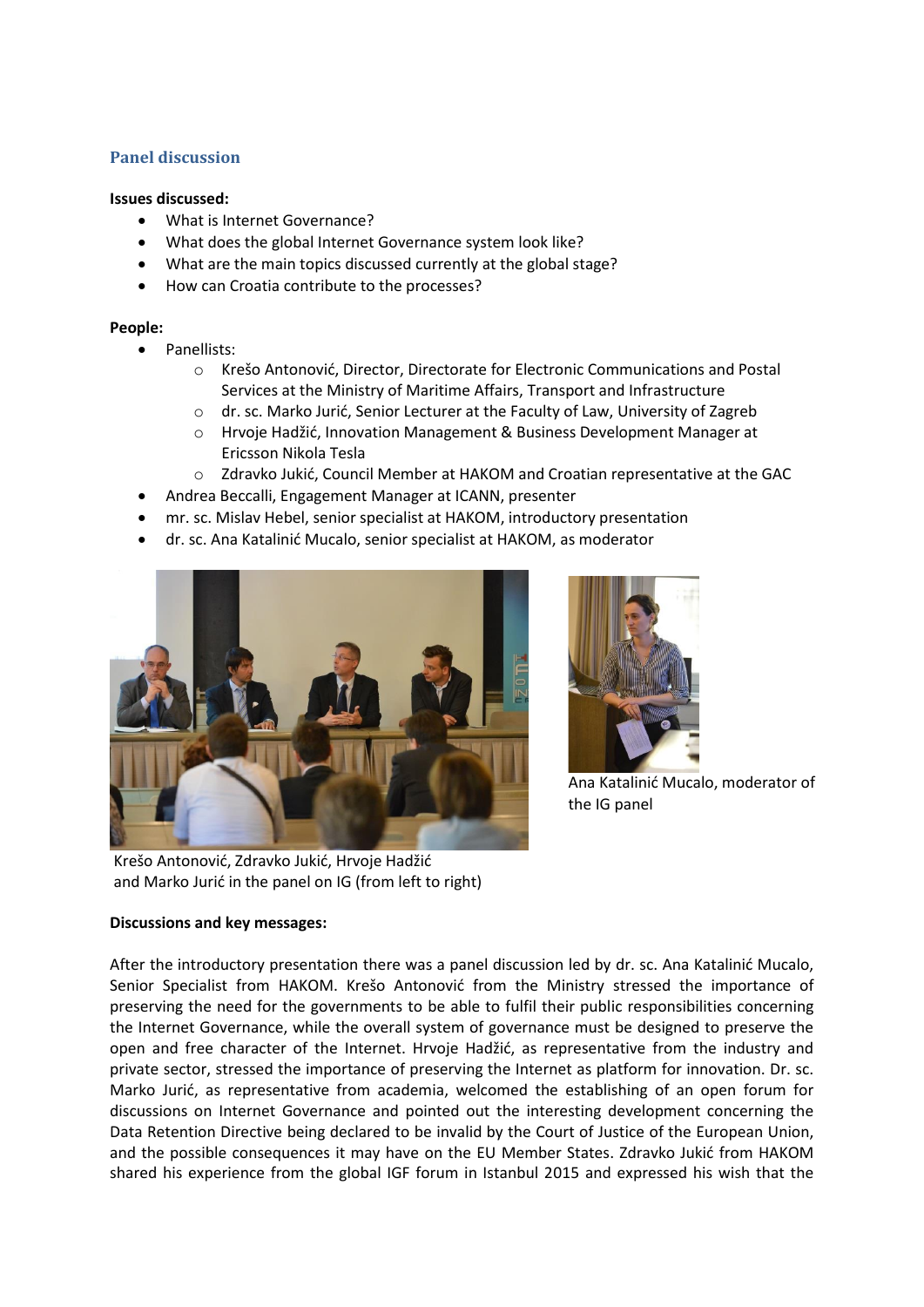Croatian forum would also develop in the future in a way that would include more topics and enable all interested parties to take part, express their ideas and concerns, so that those ideas and positions can be used when a country position is formed and presented in various international fora.

All participants expressed their support for the multi-stakeholder model of Internet Governance and having an open forum for discussions as an important element of such a model. Several participants in the panel stated that there should be more topics and parallel sessions in the future events. All agreed that more intensive participation from the civil society and the Internet users are important and that additional efforts are needed to achieve that.

## <span id="page-8-0"></span>**Participation**

There were 41 participants at the forum. The distribution was rather even among the Government, Private sector and Academia, while we would need to get more participation from the civil society and Internet users in the future events. The sessions were held in Croatian, except the presentation given by our guest Mr. Andrea Beccalli, Stakeholder Engagement Manager from ICANN.

## <span id="page-8-1"></span>**Conclusions**

Main conclusions of the forum were that we in Croatia have to further support and develop our national dialogue on the Internet, Internet Governance and the Cyber Space in general. We support the multistakeholder model as a good model for open and inclusive participation. However, as the forum was informal, no outcome documents were produced. It was just left to each participant to take home what she/he has heard.

## <span id="page-8-2"></span>**Feedback from the participants**

#### **Hrvoje Hadžić**, industry/private sector:

From the forum meeting it was obvious that there are number of questions and uncertainties regarding the development of Internet in general and Internet in Croatia. Personally for me, although heavily involved in ICT, some of the presentations were quite helpful in understanding current state of the Internet in Croatia.

Broader involvement of users and key stakeholders would help faster adoption of internet technologies. Additionally it has been seen that there are specific situations that need to be somehow officially addressed by the key stakeholders (through forum or similar concept).

Too bad that more people were not involved, especially entrepreneurs. Perhaps invitations through HGK would be helpful.

Time was also too short, as number of topics was left unaddressed.

#### **Milan Živković,** industry/private sector:

Valuable initiative for gathering all stakeholders on national level. Very useful and welcoming from the industry side.

#### **Tihomir Katulić,** academia:

The first Croatian Internet Governance Forum has managed to bring the various national stakeholders to the same table to discuss the future of the Internet.

There was an enthusiastic response from the private and public sector with the exception of the civil society groups. More effort should be made to spread information about IGF goals and its mission among the civil society groups to facilitate better future response.

All in all, the first IGF Croatia was a success and I look forward to the next.